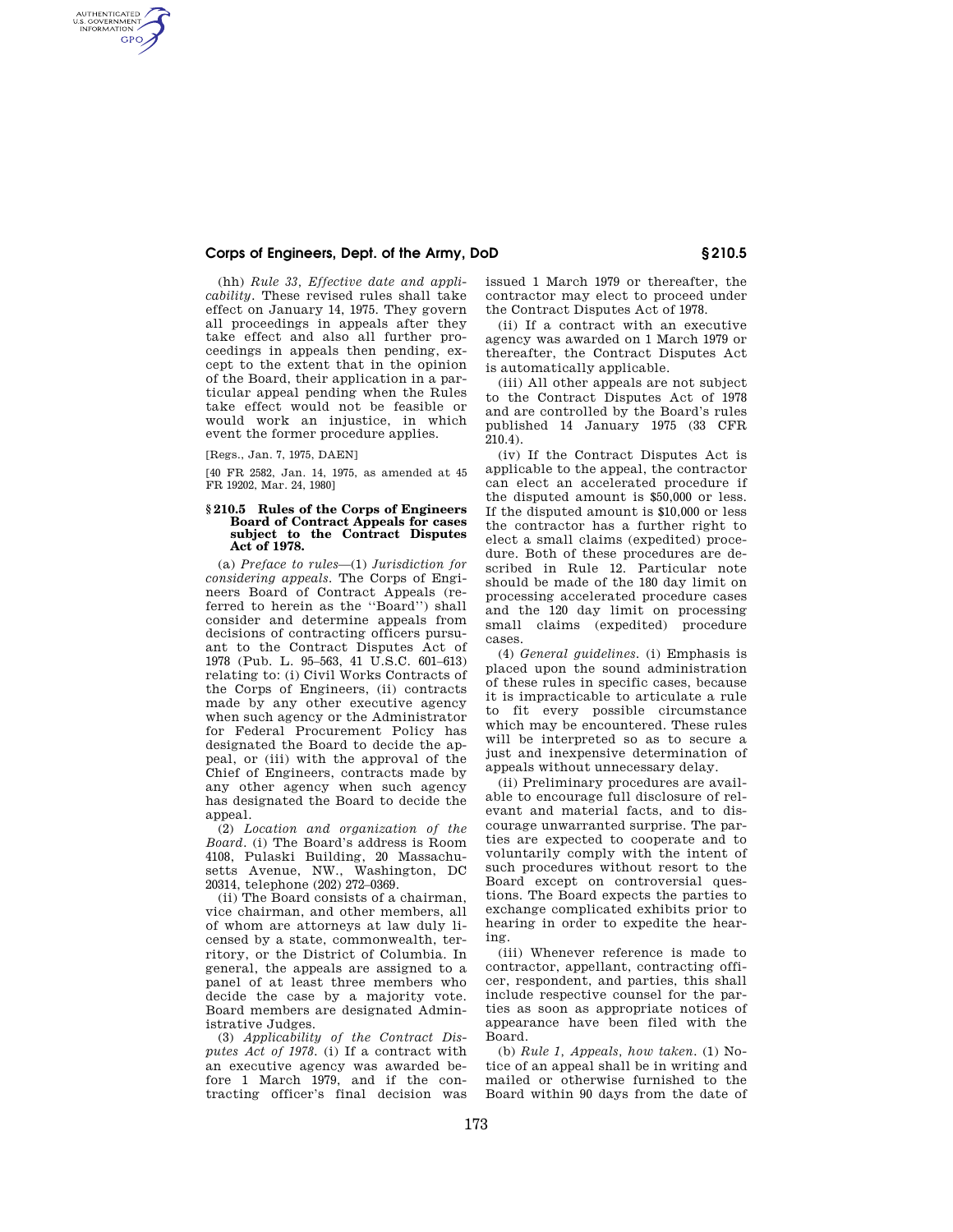receipt of a contracting officer's decision. A copy thereof shall be furnished to the contracting officer from whose decision the appeal is taken.

(2) Where the contractor has submitted a claim of \$50,000 or less to the contracting officer and has requested a written decision within 60 days from receipt of the request, and the contracting officer has not done so, the contractor may file a notice of appeal as provided in paragraph (b)(1) of this section, citing the failure of the contracting officer to issue a decision.

(3) Where the contractor has submitted a claim to the contracting officer and the contracting officer has failed to issue a decision within a reasonable time, the contractor may file a notice of appeal as provided in paragraph (b)(1) of this section, citing the failure to issue a decision.

(4) Upon docketing of appeals filed pursuant to paragraph  $(b)(2)$  or  $(3)$  of this section, the Board may, at its option, stay further proceedings pending issuance of a final decision by the contracting officer within such period of time as is determined by the Board.

(5) In lieu of filing a notice of appeal under paragraph (b)(2) or (3) of this section, the contractor may request the Board to direct the contracting officer to issue a decision in a specified period of time, as determined by the Board, in the event of undue delay on the part of the contracting officer.

(c) *Rule 2, Notice of appeal, contents of.*  A notice of appeal should indicate that an appeal is being taken and should identify the contract (by number), the agency involved in the dispute, the decision from which the appeal is taken, and the amount in dispute, if known. The notice of appeal should be signed personally by the appellant (the contractor taking the appeal), or by the appellant's duly authorized representative or attorney. The complaint referred to in Rule 6 may be filed with the notice of appeal, or the appellant may designate the notice of appeal as a complaint, if it otherwise fulfills the requirements of a complaint.

(d) *Rule 3, Docketing of appeals.* When a notice of appeal in any form has been received by the Board, it shall be docketed promptly. Notice in writing shall be given to the appellant with a copy of these rules, and to the contracting officer.

(e) *Rule 4, Preparation, content, organization, forwarding, and status of appeal file*—(1) *Duties of Contracting Officer.*  Within 30 days of receipt of an appeal, or notice that an appeal has been filed, the contracting officer shall assemble and transmit to the Board an appeal file consisting of all documents pertinent to the appeal, including:

(i) The decision from which the appeal is taken;

(ii) The contract including specifications and pertinent amendments, plans and drawings;

(iii) All correspondence between the parties relevant to the appeal, including the letter or letters of claim in response to which the decision was issued;

(iv) Transcripts of any testimony taken during the course of proceedings, and affidavits or statements of any witnesses on the matter in dispute made prior to the filing of the notice of appeal with the Board; and

(v) Any additional information considered relevant to the appeal.

Within the same time above specified the contracting officer shall furnish the appellant a copy of each document he transmits to the Board, except those in paragraph  $(e)(1)(ii)$  of this section. As to the latter, a list furnished appellant indicating specific contractual documents transmitted will suffice.

(2) *Duties of the appellant.* Within 30 days after receipt of a copy of the appeal file assembled by the contracting officer, the appellant shall transmit to the Board any documents not contained therein which he considers relevant to the appeal, and furnish two copies of such documents to the government trial attorney.

(3) *Organization of appeal file.* Documents in the appeal file may be originals or legible facsimiles or authenticated copies, and shall be arranged in chronological order where practicable, numbered sequentially, tabbed, and indexed to identify the contents of the file.

(4) *Lengthy documents.* Upon request by either party, the Board may waive the requirement to furnish to the other party copies of bulky, lengthy, or outof-size documents in the appeal file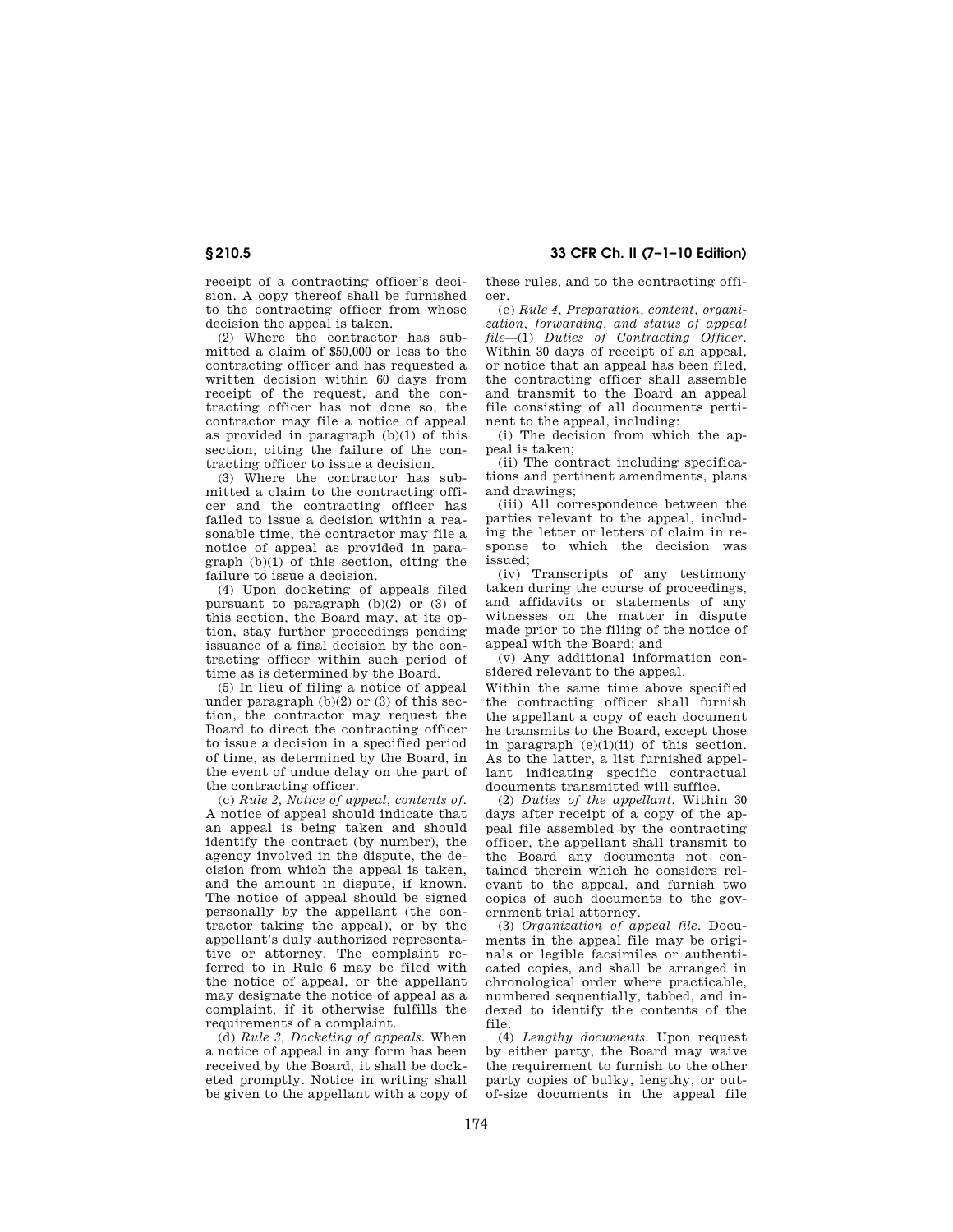when inclusion would be burdensome. At the time a party files with the Board a document as to which such a waiver has been granted he shall notify the other party that the document or a copy is available for inspection at the offices of the Board or of the party filing same.

(5) *Status of documents in appeal file.*  Documents contained in the appeal file are considered, without further action by the parties, as part of the record upon which the Board will render its decision. However, a party may object, for reasons stated, to consideration of a particular document or documents reasonably in advance of hearing or, if there is no hearing, of settling the record. If such objection is made the Board shall remove the document or documents from the appeal file and permit the party offering the document to move its admission as evidence in accordance with Rules 13 and 20.

(6) Notwithstanding the foregoing, the filing of the Rule 4 (1) and (2) documents may be dispensed with by the Board either upon request of the appellant in his notice of appeal or thereafter upon stipulation of the parties.

(f) *Rule 5, Motions.* (1) Any motion addressed to the jurisdiction of the Board shall be promptly filed. Hearing on the motion shall be afforded on application of either party. However, the Board may defer its decision on the motion pending hearing on both the merits and the motion. The Board shall have the right at any time and on its own initiative to raise the issue of its jurisdiction to proceed with a particular case, and shall do so by an appropriate order, affording the parties an opportunity to be heard thereon.

(2) The Board may entertain and rule upon other appropriate motions.

(g) *Rule 6, Pleadings*—(1) *Appellant.*  Within 30 days after receipt of notice of docketing of the appeal, the appellant shall file with the Board an original and two copies of a complaint setting forth simple, concise and direct statements of each of its claims. Appellant shall also set forth the basis, with appropriate reference to contract provisions, of each claim and the dollar amount claimed, to the extent known. This pleading shall fulfill the generally recognized requirements of a com-

plaint, although no particular form is required. Upon receipt of the complaint, the Board shall serve a copy of it upon the Government. Should the complaint not be received within 30 days, appellant's claim and appeal may, if in the opinion of the Board the issues before the Board are sufficiently defined, be deemed to set forth its complaint and the Government shall be so notified.

(2) *Government.* Within 30 days from receipt of the complaint, or the aforesaid notice from the Board, the Government shall prepare and file with the Board an original and two copies of an answer thereto. The answer shall set forth simple, concise and direct statements of Government's defenses to each claim asserted by appellant, including any affirmative defenses available. Upon receipt of the answer, the Board shall serve a copy upon appellant. Should the answer not be received within 30 days, the Board may, in its discretion, enter a general denial on behalf of the Government, and the appellant shall be so notified.

(h) *Rule 7, Amendments of pleadings or record.* The Board upon its own initiative or upon application by a party may order a party to make a more definite statement of the complaint or answer, or to reply to an answer. The Board may, in its discretion, and within the proper scope of the appeal, permit either party to amend its pleading upon conditions fair to both parties. When issues within the proper scope of the appeal, but not raised by the pleadings, are tried by express or implied consent of the parties, or by permission of the Board, they shall be treated in all respects as if they had been raised therein. In such instances, motions to amend the pleadings to conform to the proof may be entered, but are not required. If evidence is objected to at a hearing on the ground that it is not within the issues raised by the pleadings, it may be admitted within the proper scope of the appeal, provided, however, that the objecting party may be granted a continuance if necessary to enable it to meet such evidence.

(i) *Rule 8, Hearing election.* After filing of the Government's answer or notice from the Board that it has entered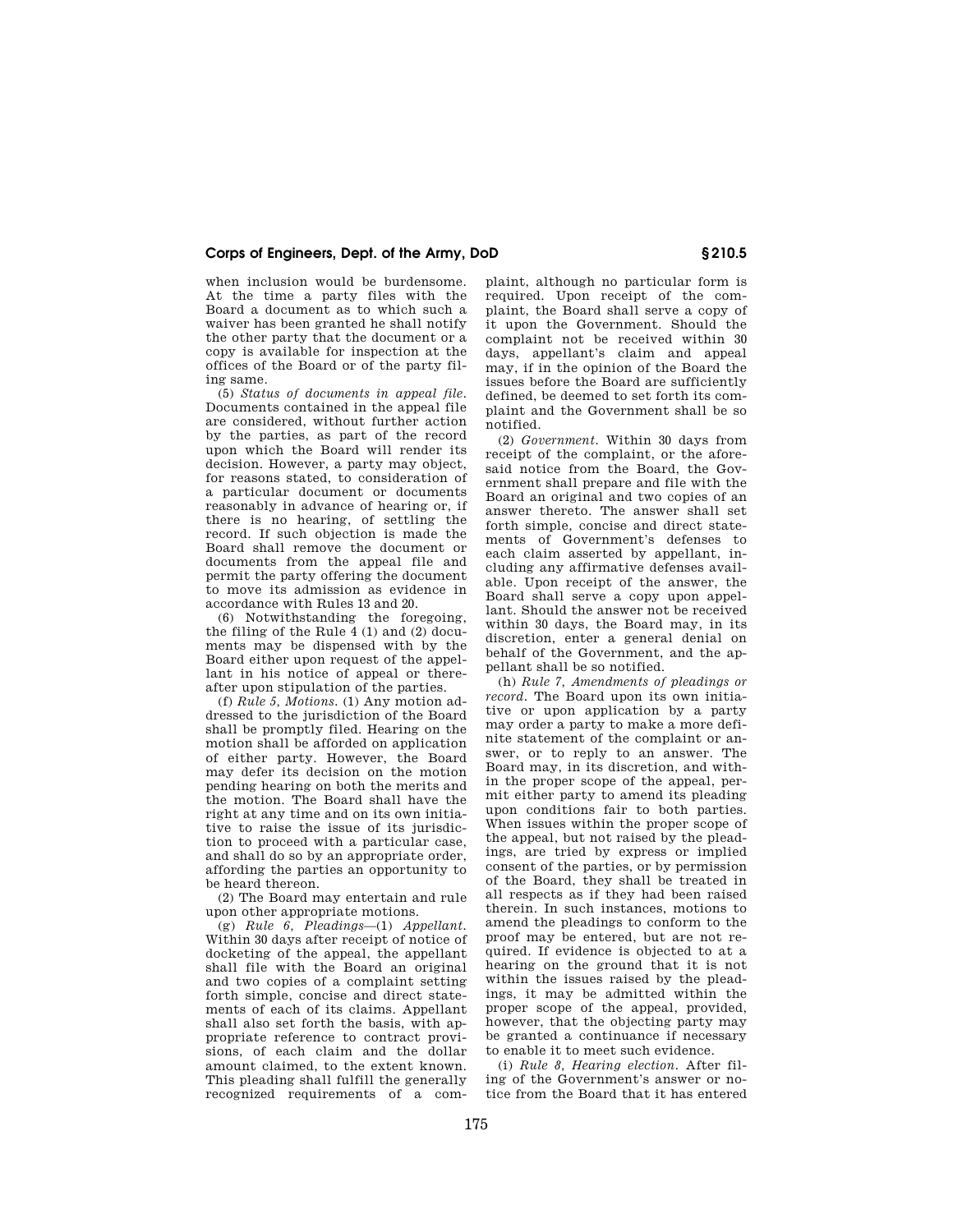a general denial on behalf of the Government, each party shall advise whether it desires a hearing as prescribed in Rules 17 through 25, or whether it elects to submit its case on the record without a hearing, as prescribed in Rule 11.

(j) *Rule 9, Prehearing briefs.* Based on an examination of the pleadings, and its determination of whether the arguments and authorities addressed to the issues are adequately set forth therein, the Board may, in its discretion, require the parties to submit prehearing briefs in any case in which a hearing has been elected pursuant to Rule 8. If the Board does not require prehearing briefs either party may, in its discretion and upon appropriate and sufficient notice to the other party, furnish a prehearing brief to the Board. In any case where a prehearing brief is submitted, it shall be furnished so as to be received by the Board at least 15 days prior to the date set for hearing, and a copy shall simultaneously be furnished to the other party as previously arranged.

(k) *Rule 10, Prehearing or presubmission conference.* (1) Whether the case is to be submitted pursuant to Rule 11, or heard pursuant to Rules 17 through 25, the Board may upon its own initiative, or upon the application of either party, arrange a telephone conference or call upon the parties to appear before an administrative judge or examiner of the Board for a conference to consider:

(i) Simplification, clarification, or severing of the issues;

(ii) The possibility of obtaining stipulations, admissions, agreements and rulings on admissibility of documents, understandings on matters already of record, or similar agreements that will avoid unnecessary proof;

(iii) Agreements and rulings to facilitate discovery;

(iv) Limitation of the number of expert witnesses, or avoidance of similar cumulative evidence;

(v) The possibility of agreement disposing of any or all of the issues in dispute; and

(vi) Such other matters as may aid in the disposition of the appeal.

(2) The administrative judge or examiner of the Board shall make such

**§ 210.5 33 CFR Ch. II (7–1–10 Edition)** 

rulings and orders as may be appropriate to aid in the disposition of the appeal. The results of pre-trial conferences, including any rulings and orders, shall be reduced to writing by the administrative judge or examiner and this writing shall thereafter constitute a part of the record.

(l) *Rule 11, Submission without a hearing.* Either party may elect to waive a hearing and to submit its case upon the record before the Board, as settled pursuant to Rule 13. Submission of a case without hearing does not relieve the parties from the necessity of proving the facts supporting their allegations or defenses. Affidavits, depositions, admissions, answers to interrogatories, and stipulations may be employed to supplement other documentary evidence in the Board record. The Board may permit such submissions to be supplemented by oral argument (transcribed if requested), and by briefs arranged in accordance with Rule 23.

(m) *Rule 12, Optional SMALL CLAIMS (EXPEDITED) and ACCELERATED procedures.* These procedures are available solely at the election of the appellant.

(1) Sub-Rule 12.1 *Elections to utilize SMALL CLAIMS (EXPEDITED) and AC-CELERATED procedures.* (i) In appeals where the amount in dispute is \$10,000 or less, the appellant may elect to have the appeal processed under a SMALL CLAIMS (EXPEDITED) procedure requiring decision of the appeal, whenever possible, within 120 days after the Board receives written notice of the appellant's election to utilize this procedure. The details of this procedure appear in sub-Rule 12.2 of this Rule. An appellant may elect the ACCELER-ATED procedure rather than the SMALL CLAIMS (EXPEDITED) procedure for any appeal eligible for the SMALL CLAIMS (EXPEDITED) procedure.

(ii) In appeals where the amount in dispute is \$50,000 or less, the appellant may elect to have the appeal processed under an ACCELERATED procedure requiring decision of the appeal, whenever possible, within 180 days after the Board receives written notice of the appellant's election to utilize this procedure. The details of this procedure appear in sub-Rule 12.3 of this Rule.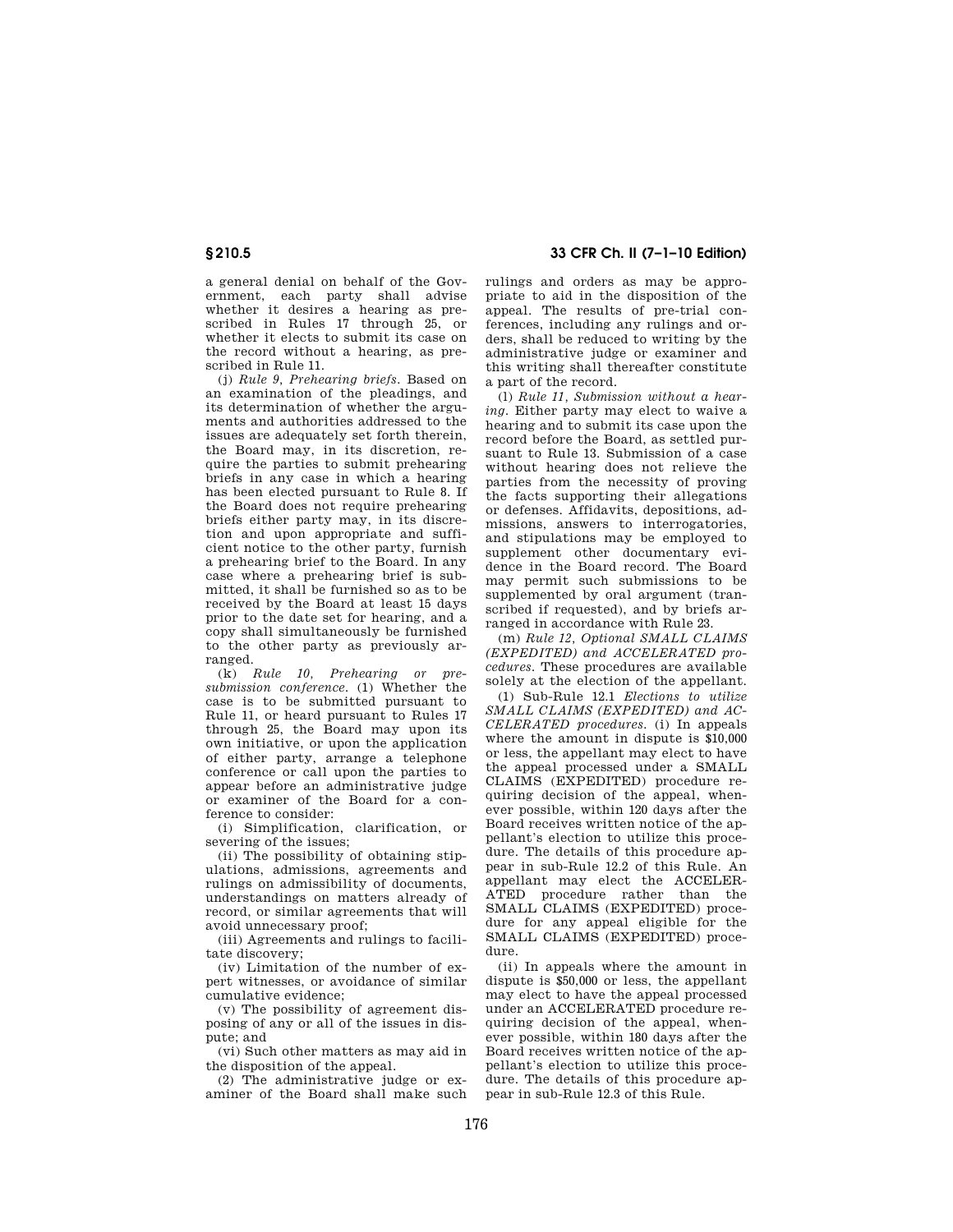(iii) The appellant's election of either the SMALL CLAIMS (EXPEDITED) procedure or the ACCELERATED procedure may be made by written notice within 60 days after receipt of notice of docketing, unless such period is extended by the Board for good cause. The election may not be withdrawn except with permission of the Board and for good cause.

(2) *Sub-Rule 12.2, The SMALL CLAIMS (EXPEDITED) procedure.* (i) In cases proceeding under the SMALL CLAIMS (EXPEDITED) procedure, the following time periods shall apply:

(A) Within 10 days from the Government's first receipt from either the appellant or the Board of a copy of the appellant's notice of election of the SMALL CLAIMS (EXPEDITED) procedure, the Government shall send the Board a copy of the contract, the contracting officer's final decision, and the appellant's claim letter or letters, if any; remaining documents required under Rule 4 shall be submitted in accordance with times specified in that rule unless the Board otherwise directs;

(B) Within 15 days after the Board has acknowledged receipt of appellant's notice of election, the assigned administrative judge shall take the following actions, if feasible, in an informal meeting or a telephone conference with both parties: (*1*) Identify and simplify the issues; (*2*) establish a simplified procedure appropriate to the particular appeal involved; (*3*) determine whether either party wants a hearing, and if so, fix a time and place therefor; (*4*) require the Government to furnish all the additional documents relevant to the appeal; and (*5*) establish an expedited schedule for resolution of the appeal.

(ii) Pleadings, discovery, and other prehearing activity will be allowed only as consistent with the requirement to conduct the hearing on the date scheduled, or if no hearing is scheduled, to close the record on a date that will allow decisions within the 120-day limit. The Board, in its discretion, may impose shortened time periods for any actions prescribed or allowed under these rules, as necessary to enable the Board to decide the appeal within the 120-day limit, allowing

whatever time, up to 30 days, that the Board considers necessary for the preparation of the decision after closing the record and the filing of briefs, if any.

(iii) Written decision by the Board in cases processed under the SMALL CLAIMS (EXPEDITED) procedure will be short and contain only summary findings of fact and conclusions. Decisions will be rendered for the Board by a single administrative judge. If there has been a hearing, the administrative judge presiding at the hearing may, in the judge's discretion, at the conclusion of the hearing and after entertaining such oral arguments as deemed appropriate, render on the record oral summary findings of fact, conclusions, and a decision of the appeal. Whenever such an oral decision is rendered, the Board will subsequently furnish the parties a typed copy of such oral decision for record and payment purposes and to establish the starting date for the period for filing a motion for reconsideration under Rule 29.

(iv) A decision against the Government or the contractor shall have no value as precedent, and in the absence of fraud shall be final and conclusive and may not be appealed or set aside.

(3) *Sub-Rule 12.3, The ACCELERATED procedure.* (i) In cases proceeding under the ACCELERATED procedure, the parties are encouraged, to the extent possible consistent with adequate presentation of their factual and legal positions, to waive pleadings, discovery, and briefs. The Board, in its discretion, may shorten time periods prescribed or allowed elsewhere in these Rules, including Rule 4, as necessary to enable the Board to decide the appeal within 180 days after the Board has received the appellant's notice of election of the ACCELERATED procedure, and may reserve 30 days for preparation of the decision.

(ii) Written decisions by the Board in cases processed under the Accelerated procedure will normally be short and contain only summary findings of fact and conclusions. Decisions will be rendered for the Board by a single Administrative Judge with the concurrence of the Chairman or the Vice Chairman or other designated Administrative Judge, or by a majority among these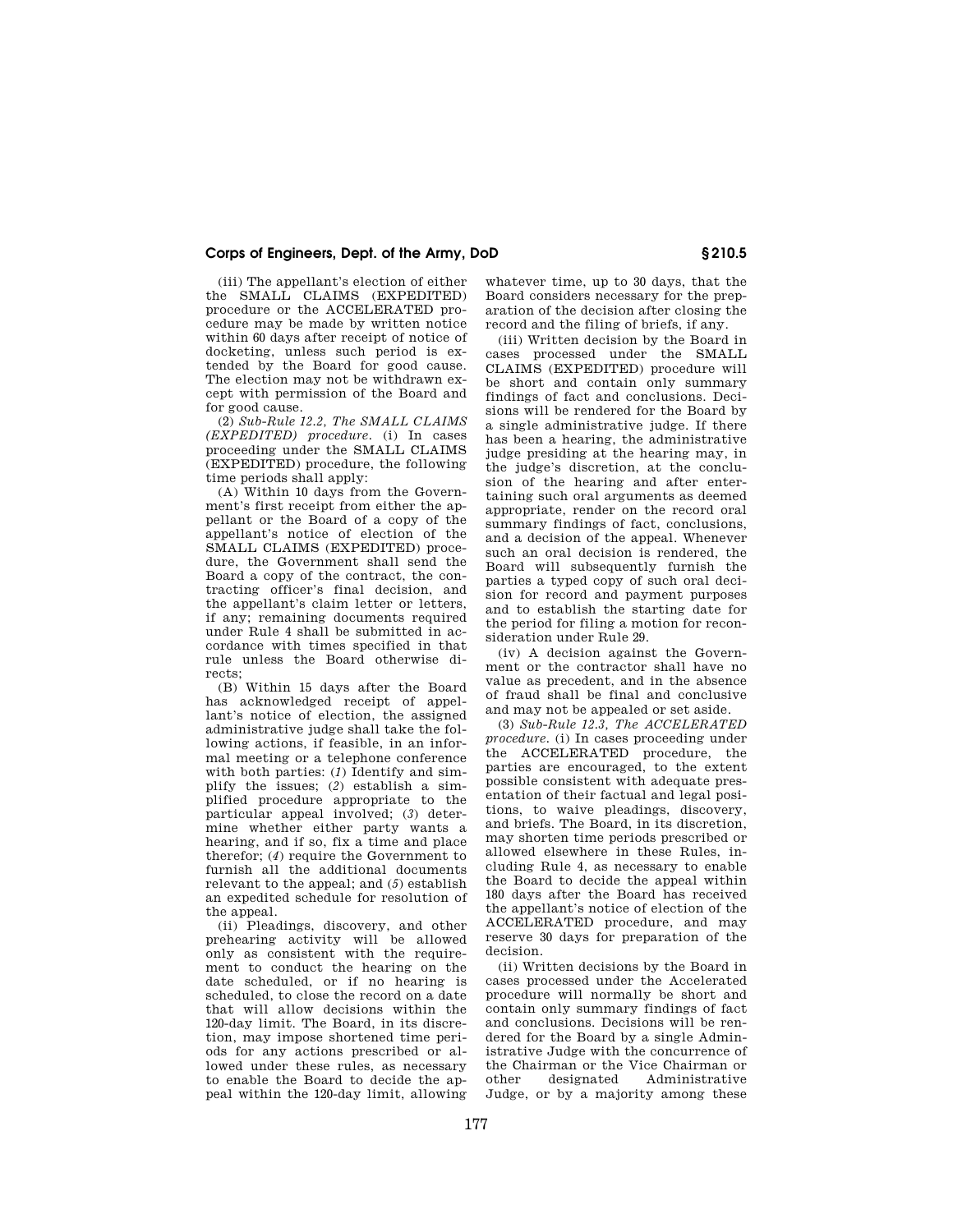two and an additional designated member in case of desagreement. Alternatively, in cases where the amount in dispute is \$10,000 or less as to which the Accelerated procedure has been elected and in which there has been a hearing, the single Administrative Judge presiding at the hearing may, with the concurrence of both parties, at the conclusion of the hearing and after entertaining such oral arguments as he deems appropriate, render on the record oral summary findings of fact, conclusions, and a decision of the appeal. Whenever such an oral decision is rendered, the Board will subsequently furnish the parties a typed copy of such oral decision for record and payment purposes and to establish the date of commencement of the period for filing a motion for reconsideration under Rule 29.

(4) *Sub-Rule 12.4, Motions for reconsideration in Rule 12 Cases.* Motions for Reconsideration of cases decided under either the SMALL CLAIMS (EXPE-DITED) procedure or the ACCELER-ATED procedure need not be decided within the original 120-day or 180-day limit, but all such motions shall be processed and decided rapidly so as to fulfill the intent of this Rule.

(n) *Rule 13, Settling the record.* (1) The record upon which the Board's decision will be rendered consists of the documents furnished under Rules 4 and 12, to the extent admitted in evidence, and the following items, if any: pleadings, prehearing conference memoranda or orders, prehearing briefs, depositions or interrogatories received in evidence, admissions, stipulations, transcripts of conferences and hearings, hearing exhibits, post-hearing briefs, and documents which the Board has specifically designated be made a part of the record. The record will, at all reasonable times, be available for inspection by the parties at the office of the Board.

(2) Except as the Board may otherwise order in its discretion, no proof shall be received in evidence after completion of an oral hearing or, in cases submitted on the record, after notification by the Board that the case is ready for decision.

(3) The weight to be attached to any evidence of record will rest within the

**§ 210.5 33 CFR Ch. II (7–1–10 Edition)** 

sound discretion of the Board. The Board may in any case require either party, with appropriate notice to the other party, to submit additional evidence on any matter relevant to the appeal.

(o) *Rule 14, Discovery—depositions*—(1) *General policy and protective orders.* The parties are encouraged to engage in voluntary discovery procedures. In connection with any deposition or other discovery procedure, the Board may make any order required to protect a party or person from annoyance, embarrassment, or undue burden or expense. Those orders may include limitations on the scope, method, time and place for discovery, and provisions for protecting the secrecy of confidential information or documents.

(2) *When depositions permitted.* After an appeal has been docketed and complaint filed, the parties may mutually agree to, or the Board may, upon application of either party, order the taking of testimony of any person by deposition upon oral examination or written interrogatories before any officer authorized to administer oaths at the place of examination, for use as evidence or for purpose of discovery. The application for order shall specify whether the purpose of the deposition is discovery or for use as evidence.

(3) *Orders on depositions.* The time, place, and manner of taking depositions shall be as mutually agreed by the parties, or failing such agreement, governed by order of the Board.

(4) *Use as evidence.* No testimony taken by depositions shall be considered as part of the evidence in the hearing of an appeal until such testimony is offered and received in evidence at such hearing. It will not ordinarily be received in evidence if the deponent is present and can testify at the hearing. In such instances, however, the deposition may be used to contradict or impeach the testimony of the deponent given at the hearing. In cases submitted on the record, the Board may, in its discretion, receive depositions to supplement the record.

(5) *Expenses.* Each party shall bear its own expenses associated with the taking of any deposition.

(6) *Subpoenas.* Where appropriate, a party may request the issuance of a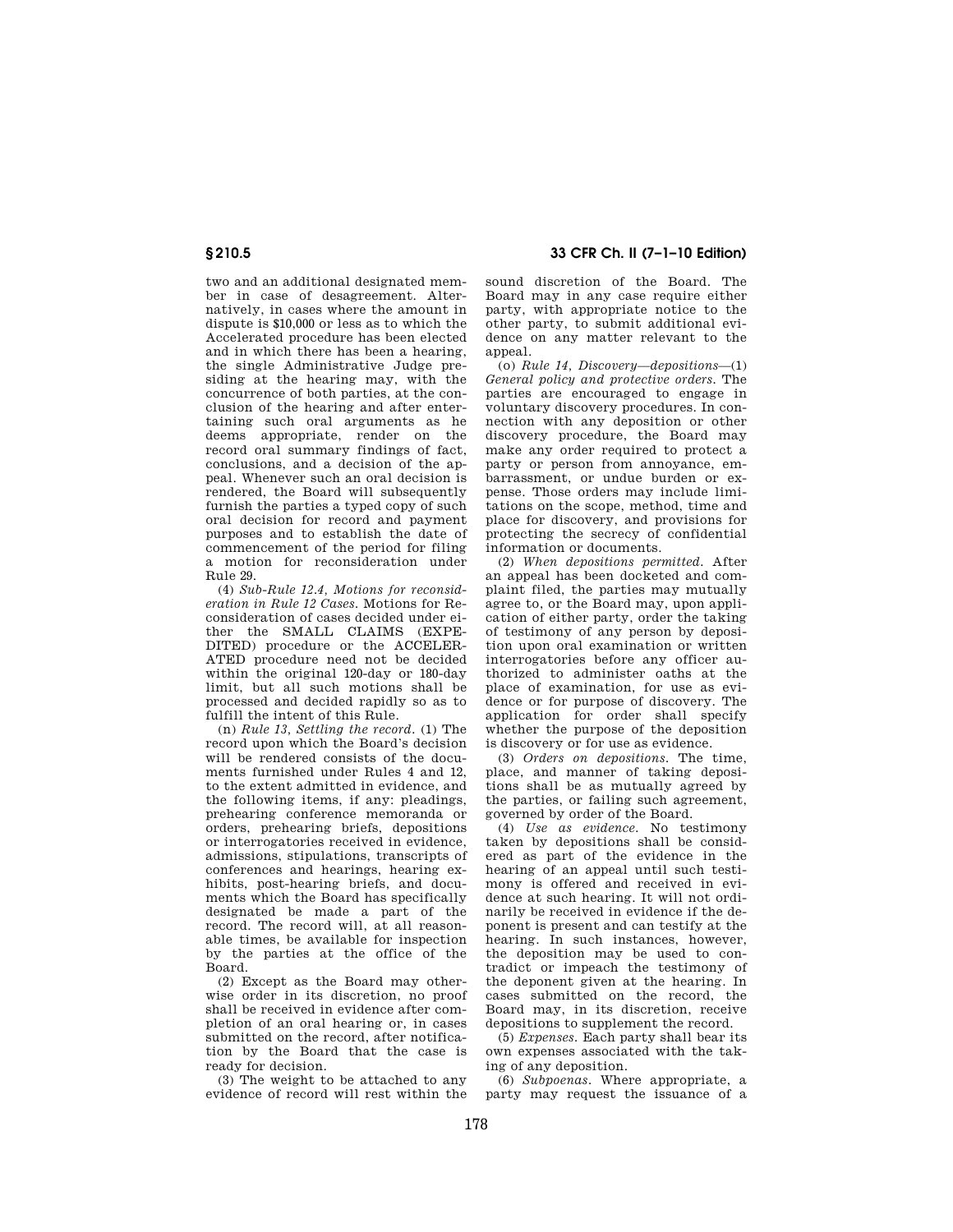subpoena under the provisions of Rule 21.

(p) *Rule 15, Interrogatories to parties, admission of facts, and production and inspection of documents.* After an appeal has been docketed and complaint filed with the Board, a party may serve on the other party: (1) Written interrogatories to be answered separately in writing, signed under oath and answered or objected to within 30 days after service; (2) a request for the admission of specified facts and/or the authenticity of any documents, to be answered or objected to within 30 days after service; the factual statements and the authenticity of the documents to be deemed admitted upon failure of a party to respond to the request; and (3) a request for the production, inspection and copying of any documents or objects not privileged, which reasonably may lead to the discovery of admissible evidence, to be answered or objected to within 30 days after service. Any discovery engaged in under this Rule shall be subject to the provisions of Rule 14(1) with respect to general policy and protective orders, and of Rule 35 with respect to sanctions.

(q) *Rule 16, Service of papers other than subpoenas.* Papers shall be served personally or by mail, addressed to the party upon whom service is to be made. Copies of complaints, answers and briefs shall be filed directly with the Board. The party filing any other paper with the Board shall send a copy thereof to the opposing party, noting on the paper filed with the Board that a copy has been so furnished. Subpoenas shall be served as provided in Rule 21.

(r) *Rule 17, Hearings: Where and when held.* Hearings will be held at such places determined by the Board to best serve the interests of the parties and the Board. Hearings will be scheduled at the discretion of the Board with due consideration to the regular order of appeals, Rule 12 requirements, and other pertinent factors. On request or motion by either party and for good cause, the Board may, in its discretion, adjust the date of a hearing.

(s) *Rule 18, Notice of hearings.* The parties shall be given at least 15 days notice of the time and place set for hearings. In scheduling hearings, the Board will consider the desires of the parties and the requirements for just and inexpensive determination of appeals without unnecessary delay. Notices of hearings shall be promptly acknowledged by the parties.

(t) *Rule 19, Unexcused absence of a party.* The unexcused absence of a party at the time and place set for hearing will not be occasion for delay. In the event of such absence, the hearing will proceed and the case will be regarded as submitted by the absent party as provided in Rule 11.

(u) *Rule 20, Hearings: Nature, examination of witnesses*—(1) *Nature of hearings.*  Hearings shall be as informal as may be reasonable and appropriate under the circumstances. Appellant and the Government may offer such evidence as they deem appropriate and as would be admissible under the Federal Rules of Evidence or in the sound discretion of the presiding administrative judge or examiner. Stipulations of fact agreed upon by the parties may be regarded and used as evidence at the hearing. The parties may stipulate the testimony that would be given by a witness if the witness were present. The Board may require evidence in addition to that offered by the parties.

(2) *Examination of witnesses.* Witnesses before the Board will be examined orally under oath or affirmation, unless the presiding administrative judge or examiner shall otherwise order. If the testimony of a witness is not given under oath, the Board may advise the witness that his statements may be subject to the provisions of title 18, United States Code, sections 287 and 1001, and any other provision of law imposing penalties for knowingly making false representations in connection with claims against the United States or in any matter within the jurisdiction of any department or agency thereof.

(v) *Rule 21, Subpoenas*—(1) *General.*  Upon written request of either party filed with the recorder, or on his own initiative, the administrative judge to whom a case is assigned or who is otherwise designated by the chairman may issue a subpoena requiring:

(i) *Testimony at a deposition.* The deposing of a witness in the city or county where he resides or is employed or transacts his business in person, or at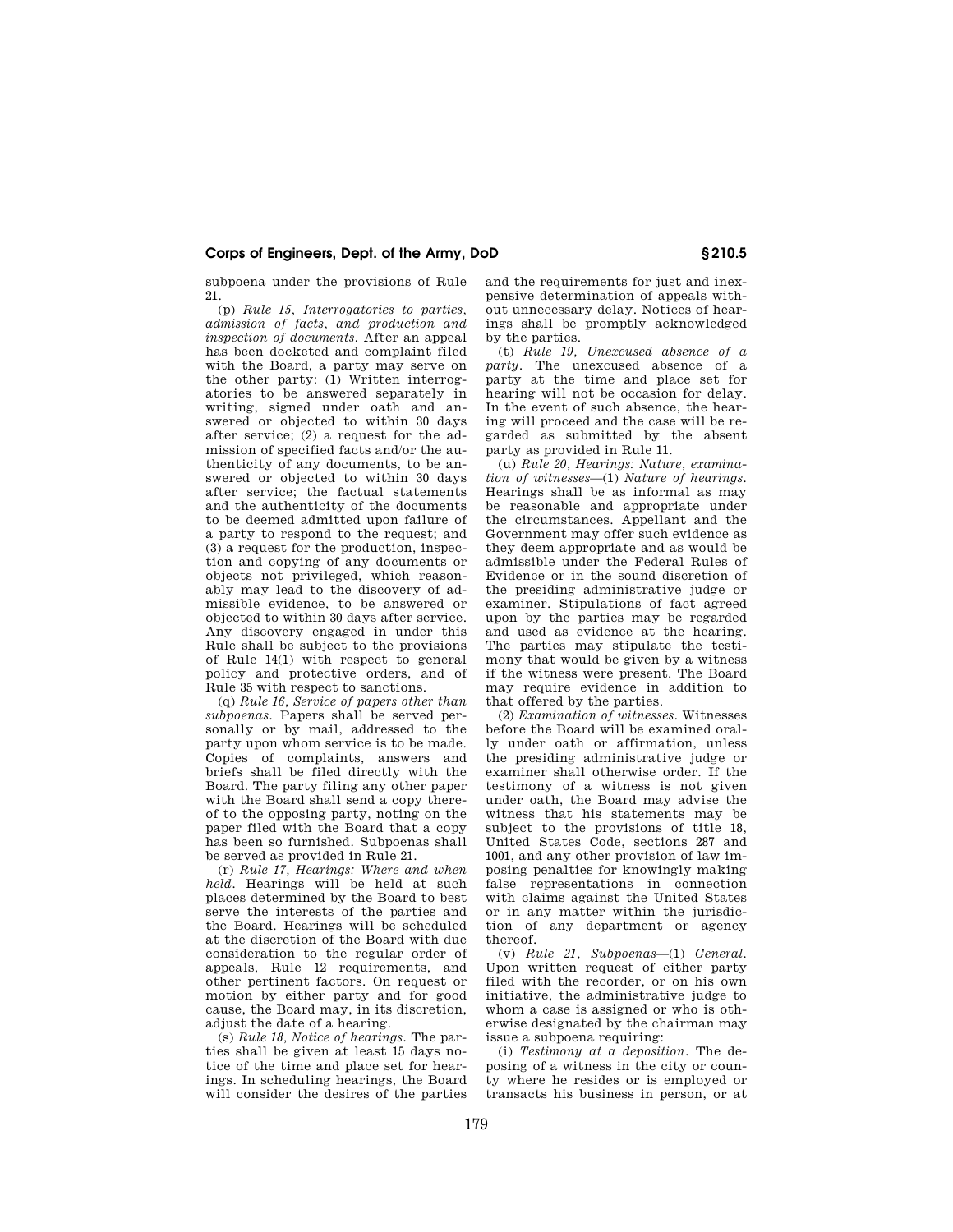another location convenient for him that is specifically determined by the Board;

(ii) *Testimony at a hearing.* The attendance of a witness for the purpose of taking testimony at a hearing; and

(iii) *Production of books and papers.* In addition to paragraph  $(v)(1)$  (i) or (ii) of this section, the production by the witness at the deposition or hearing of books and papers designated in the subpoena

(2) *Voluntary cooperation.* Each party is expected: (i) To cooperate and make available witnesses and evidence under its control as requested by the other party, without issuance of a subpoena, and (ii) to secure voluntary attendance of desired third-party witnesses and production of desired third-party books, papers, documents, or tangible things whenever possible.

(3) *Requests for subpoenas.* (i) A request for subpoena shall normally be filed at least:

(A) 15 days before a scheduled deposition where the attendance of a witness at a deposition is sought;

(B) 30 days before a scheduled hearing where the attendance of a witness at a hearing is sought.

In its discretion the Board may honor requests for subpoenas not made within these time limitations.

(ii) A request for a subpoena shall state the reasonable scope and general relevance to the case of the testimony and of any books and papers sought.

(4) *Requests to quash or modify.* Upon written request by the person subpoenaed or by a party, made within 10 days after service but in any event not later than the time specified in the subpoena for compliance, the Board may: (i) Quash or modify the subpoena if it is unreasonable and oppressive or for other good cause shown, or (ii) require the person in whose behalf the subpoena was issued to advance the reasonable cost of producing subpoenaed books and papers. Where ciurcumstances require, the Board may act upon such a request at any time after a copy has been served upon the opposing party.

(5) *Form; issuance.* (i) Every subpoena shall state the name of the Board and the title of the appeal, and shall command each person to whom it is di-

**§ 210.5 33 CFR Ch. II (7–1–10 Edition)** 

rected to attend and give testimony, and if appropriate, to produce specified books and papers at a time and place therein specified. In issuing a subpoena to a requesting party, the administrative judge shall sign the subpoena and may, in his discretion, enter the name of the witness and otherwise leave it blank. The party to whom the subpoena is issued shall complete the subpoena before service.

(ii) Where the witness is located in a foreign country, a letter rogatory or subpoena may be issued and served under the circumstances and in the manner provided in 28 U.S.C. 1781–1784.

(6) *Service.* (i) The party requesting issuance of a subpoena shall arrange for service.

(ii) A subpoena requiring the attendance of a witness at a deposition or hearing may be served at any place. A subpoena may be served by a United States marshal or deputy marshal, or by any other person who is not a party and not less than 18 years of age. Service of a subpoena upon a person named therein shall be made by personally delivering a copy to that person and tendering the fees for one day's attendance and the mileage provided by 28 U.S.C 1821 or other applicable law; however, where the subpoena is issued on behalf of the Government, money payments need not be tendered in advance of attendance.

(iii) The party at whose instance a subpoena is issued shall be responsible for the payment of fees and mileage of the witness and of the officer who serves the subpoena. The failure to make payment of such charges on demand may be deemed by the Board as a sufficient ground for striking the testimony of the witness and the books or papers the witness has produced.

(7) *Contumacy or refusal to obey a subpoena.* In case of contumacy or refusal to obey a subpoena by a person who resides, is found, or transacts business within the jurisdiction of a United States District Court, the Board will apply to the Court through the Attorney General of the United States for an order requiring the person to appear before the Board or a member thereof to give testimony or produce evidence or both. Any failure of any such person to obey the order of the Court may be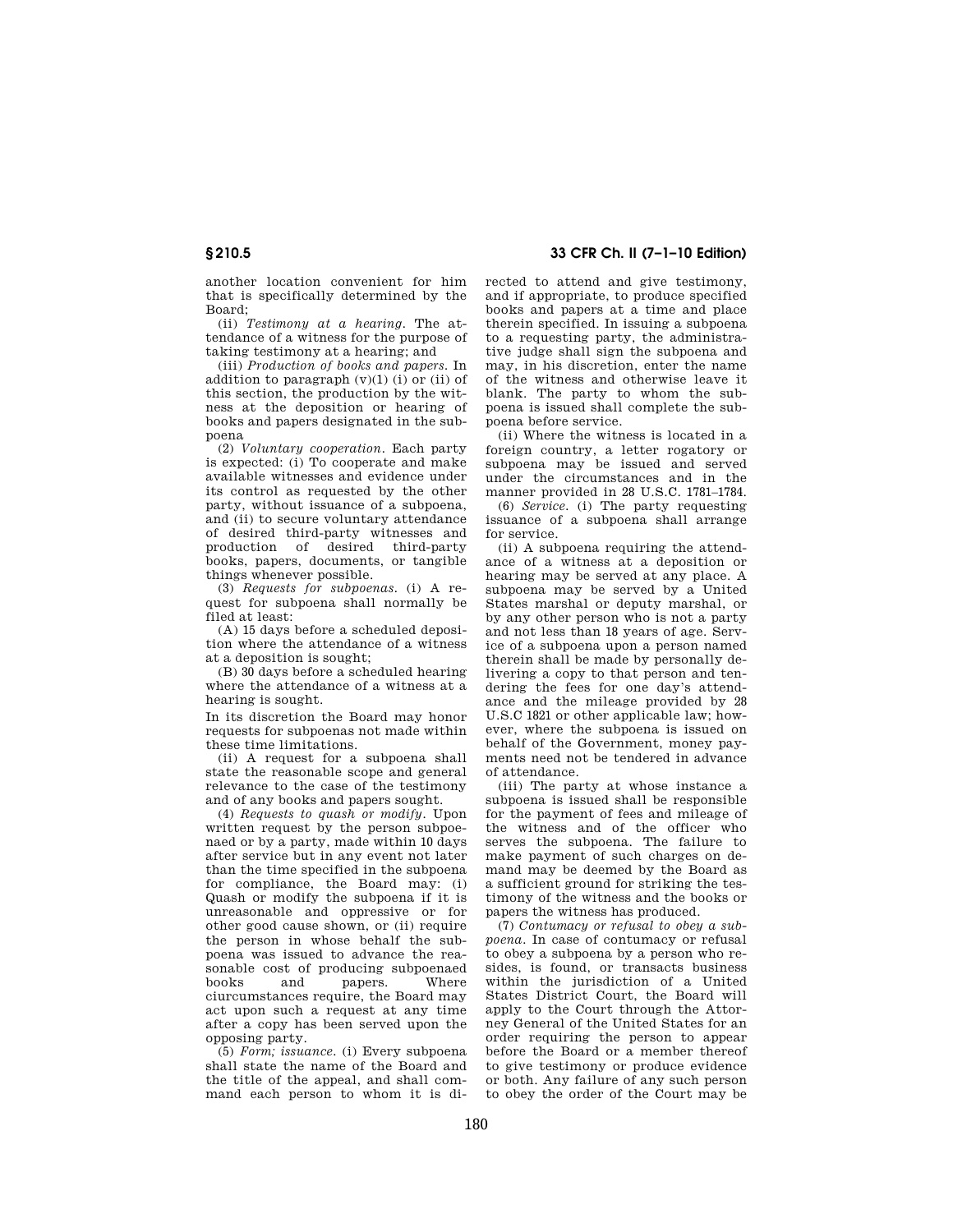punished by the Court as a contempt thereof.

(w) *Rule 22, Copies of papers.* When books, records, papers, or documents have been received in evidence, a true copy thereof or of such part thereof as may be material or relevant may be substituted therefor, during the hearing or at the conclusion thereof.

(x) *Rule 23, Post-hearing briefs.* Posthearing briefs may be submitted upon such terms as may be directed by the presiding administrative judge or examiner at the conclusion of the hearing.

(y) *Rule 24, Transcript of proceedings.*  Testimony and argument at hearings shall be reported verbatim, unless the Board otherwise orders. Waiver of transcript may be especially suitable for hearings under sub-rule 12.2. Transcripts or copies of the proceedings shall be supplied to the parties at the actual cost of duplication.

(z) *Rule 25, Withdrawal of exhibits.*  After a decision has become final the Board may, upon request and after notice to the other party, in its discretion permit the withdrawal of original exhibits, or any part thereof, by the party entitled thereto. The substitution of true copies of exhibits or any part thereof may be required by the Board in its descretion as a condition of granting permission for such withdrawal.

(aa) *Rule 26, Representation: The Appellant.* An individual appellant may appear before the Board in person, a corporation by one of its officers; and a partnership or joint venture by one of its members; or any of these by an attorney at law duly licensed in any state, commonwealth, territory, the District of Columbia, or in a foreign country. An attorney representing an appellant shall file a written notice of appearance with the Board.

(bb) *Rule 27, Representation: The Government.* Government counsel may, in accordance with their authority, represent the interest of the Government before the Board. They shall file notices of appearance with the Board, and notice thereof will be given appellant or appellant's attorney in the form specified by the Board from time of time.

(cc) *Rule 28, Decisions.* Decisions of the Board will be made in writing and authenticated copies of the decision will be forwarded simultaneously to both parties. The rules of the Board and all final orders and decisions (except those required for good cause to held confidential and not cited as precedents) shall be open for public inspection at the offices of the Board. Decisions of the Board will be made solely upon the record, as described in Rule 13.

(dd) *Rule 29, Motion for reconsideration.* A motion for reconsideration may be file by either party. It shall set forth specifically the grounds relied upon to sustain the motion. The motion shall be filed within 30 days from the date of the receipt of a copy of the decision of the Board by the party filing the motion.

(ee) *Rule 30, Suspensions; dismissal without prejudice.* The Board may suspend the proceedings by agreement of counsel for settlement discussions, or for good cause shown. In certain cases, appeals docketed before the Board are required to be placed in a suspense status and the Board is unable to proceed with disposition thereof for reasons not within the control of the Board. Where the suspension has continued, or may continue for an inordinate length of time, the Board may, in its discretion, dismiss such appeals from its docket without prejudice to their restoration when the cause of suspension has been removed. Unless either party or the Board acts within three years to reinstate any appeal dismissed without prejudice, the dismissal shall be deemed with prejudice.

(ff) *Rule 31, Dismissal or default for failure to prosecute or defend.* Whenever a record discloses the failure of either party to file documents required by these rules, respond to notices or correspondence from the Board, comply with orders of the Board, or otherwise indicates an intention not to continue the prosecution or defense of an appeal, the Board may, in the case of a default by the appellant, issue an order to show cause why the appeal should not be dismissed or, in the case of a default by the Government, issue an order to show cause why the Board should not act thereon pursuant to Rule 35. If good